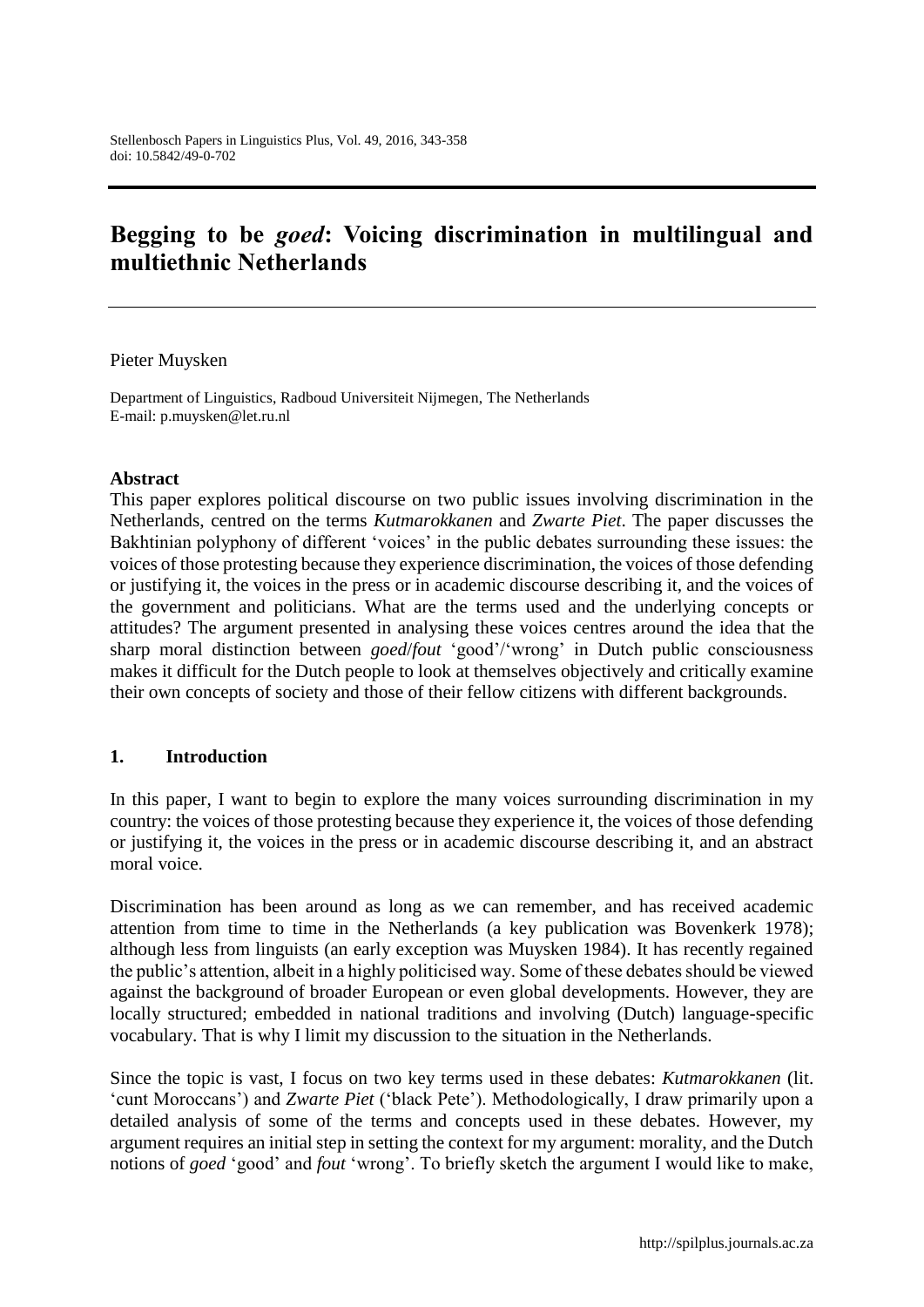much of the Dutch debate about discrimination is based on the implicit premise of a three-step reasoning process:

- (i) Discrimination is *fout*.
- (ii) I am *goed*.
- (iii) Therefore, I do not discriminate and need not reflect upon the language I use.

This is basically the same argument that the Dutch cultural analyst Gloria Wekker (2002) has presented in terms of cognitive dissonance.

I have kept the discussion that follows fairly parochial and Dutch, since my point is specific to the Dutch.<sup>1</sup> To do justice to the phenomena described here on a European or a global level would require an entire book or series of books. The paper finds its theoretical embedding of the issues discussed here particularly in Reisigl & Wodak  $(2001)^2$ 

Reisigl and Wodak (2001:xiii) differentiate between five types of strategies that can be distinguished in the critical discourse analysis of voices of discrimination in public discourse:

- (i) *Referential strategies*: how are targets of discrimination referred to?
- (ii) *Predicational strategies*: what is being said of them?
- (iii) *Argumentation strategies* / *fallacies*: what kinds of arguments are brought to bear on this issue (often fallacious)?
- (iv) *Perspectivization* and *framing strategies*: how are the statements framed?
- (v) *Mitigation* and *intensification strategies*: by what means are statements mitigated or intensified?

Here, I go one step further than Reisigl and Wodak (2001) do, in that not just one voice (in their case, that of the right-wing politician Jörg Haider) is analysed, but a series of different 'voices' in the public debates surrounding these issues: the voices of those protesting because they experience discrimination, the voices of those defending or justifying it, the voices in the press or in academic discourse describing it, and the voices of the government and politicians.

The juxtaposition of these voices leads to a polyphony or even cacophony of conflicting noises, which, in Bakhtin's terms, becomes a single heteroglossic narrative. In the middle of it, the debates sound like a set of strictly opposing perspectives; but seen from a distance, these debates become more like a heteroglossic novel (Bakhtin 1981, 1994). In Bakhtin's view, the power of good narratives comes precisely from the opposition between different voices, different types of speech. The different perspectives lead to a stratified diversity of voices, but, in the case to be discussed, are linked to the frame that the participants in the debate are overwhelmingly *goed*. It is high time to explore this notion of *goed* further.

 $\overline{a}$ 

<sup>&</sup>lt;sup>1</sup> I have even ignored the parallel developments in the Dutch-speaking part of Belgium, which in many ways has its own dynamics, including the language struggle (*Taalstrijd*) with the French part of Belgium. It is also tantalizing to compare the Dutch situation to that of Germany, where the feeling of moral superiority, of being *goed*, is absent (and the tone of the debate is totally different); as well as to the situations in Austria and Switzerland. Muysken & Rott (2013) make a beginning in discussing some of the issues involved.

<sup>&</sup>lt;sup>2</sup> These scholars are well-known to Christine Anthonissen, to whom this essay is respectfully dedicated. This essay owes much to Thomas Mijnders of the Stedelijk Gymnasium Johan van Oldenbarnevelt in Amersfoort, who, in just a few days as an intern, did many of the Internet searches and helped to organise my thoughts and the material.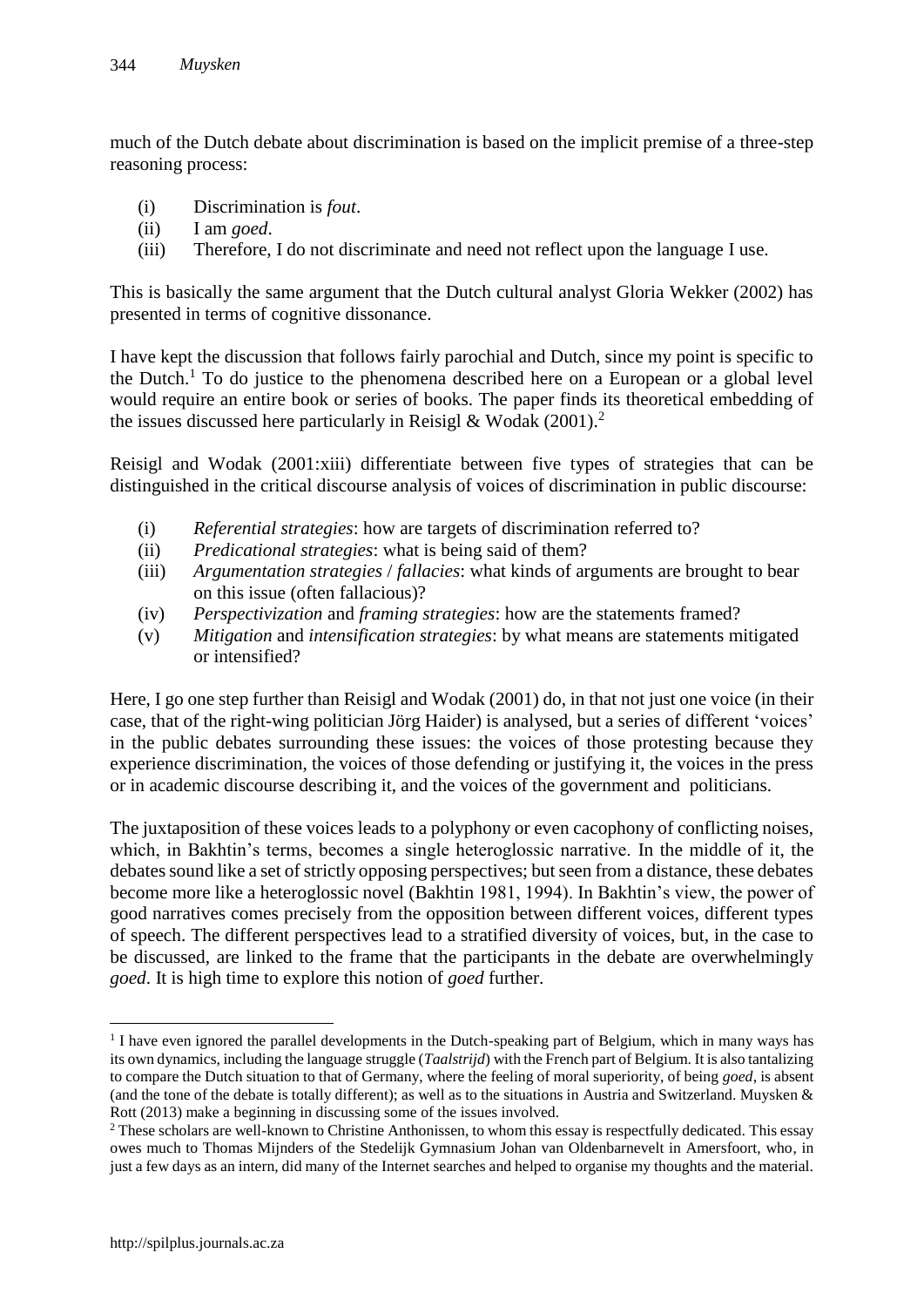# **2.** *Goed* **and** *fout*

 $\overline{a}$ 

Even though only a minority of the population of the Netherlands acknowledges being religious and can be described as being Calvinist in denomination, Calvinism has played an important role in shaping the national consciousness. Part of this involves drawing rather sharp moral boundaries, in spite of the Dutch people's 'liberal' self-image. There is *goed*, and there is *fout*.

My story will start in the Second World War. Powerless in the face of the ruthless – and surprisingly successful and efficient – capture, deportation, and subsequent murder of the Netherlands' Jewish population by Nazi commands, which formed part of the German occupying forces, the Dutch did not manage to save their compatriots. Did they look away? Were they cowardly? Not interested? Too much entrenched in bureaucratic practices?

The relatively few individuals that resisted the occupation and tried to save Jewish lives are labelled *goed*; and those few individuals that lent their support to and overtly collaborated with the occupiers are labelled *fout* (wrong, mistaken). The majority that simply muddled along during this terrible period liked to think of themselves as *goed*, with greater or lesser ease. Since 1945, this *goed/fout* distinction has shaped public discourse and functioned as a moral compass (in Dutch: *moreel ijkpunt*) for evaluating political stances or potential/imagined stances in hypothetical future contexts. The standard question is: what would you do if somebody asked for shelter in your home from some occupying force? If you are *goed* – and everyone would like to think of themselves in this way – you would provide shelter.

*Goed* and *fout* have remained part of public discourse. If in Britain you say "She did not have a good war", you mean "She experienced terrible things which have affected her ever since". In Dutch, *Hij was goed in de oorlog* means something very different: "In resisting, he made the right moral choices".<sup>3</sup>

Thus, there was a lingering sense of guilt counterbalanced by the desire to be and remain *goed*. In addition, there was a sense of victimhood after the deprivations, particularly during the last war years. This balance did not stop the Dutch from entering into a colonial war soon after 1945 to prevent Indonesia from gaining independence. These war activities were termed *politionele acties* 'policing actions' to stress their legitimacy and incidental nature. The violence and atrocities committed in this period did not really affect the self-image of the Dutch people. A sense of loss of wealth, as in the expression *Indië verloren, rampspoed geboren* ('Indonesia lost, disaster born'), and victimhood (due to the suffering of the Europeans that spent years in camps run by the Japanese occupying forces) prevailed.<sup>4</sup>

The subsequent post-war years, roughly 1950–1980, were a period of increasing prosperity and stabilization. There were few large conflicts in which the Netherlands was directly engaged, economic growth allowed poorer citizens to advance economically without major losses to the

<sup>3</sup> As I am writing this, the newspaper (NRC, February 19, 2015, C6) carries a story with the headline *Foute kunst*  'wrong (or bad) art'. It is immediately clear to everyone that this is about art from WWII. The Dutch puppet government under occupation bought a surprising number of artworks from Dutch 'grey' or *fout* artists. These were locked up, and only now, after 70 years, has an Arnhem museum dared to exhibit a selection of these *geaarde* 'rooted, connected to the earth' artworks. Some of them are surprisingly good, according to the review. Of course, abstract art, which was *Entartet* 'uprooted, unrooted' in Nazi ideology, was not represented in the collection.

<sup>4</sup> Until this moment, it has proved impossible to really study and document these *politionele acties* for what they were; on a national level or together with Indonesian historians.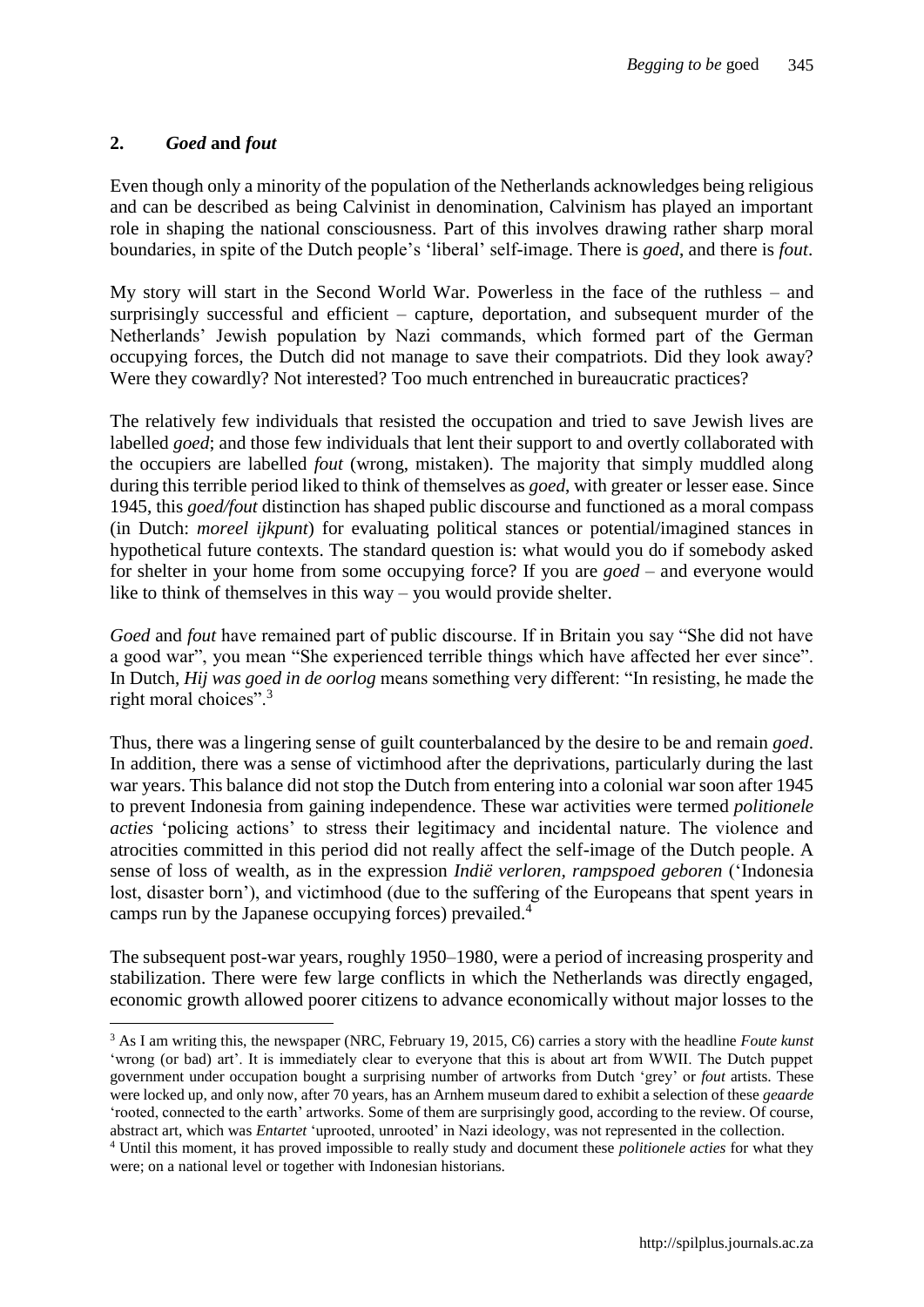wealthier citizens, and the environment was not yet an issue. In short, it was easy for most people to be, or at least to feel, *goed*. Bad things happened, but they were a *ver van mijn bed show* ('a far from my bed affair'), to use an expression coined much later. First, of course, there was communism; and then in the 1960s and 1970s there was the Vietnam war, dictatorial regimes in South America, and increasing tensions in apartheid South Africa. There were many poor people in the world, but there was consensus or hope that *ontwikkelingshulp* ('development aid') would remedy this in the foreseeable future.

The Dutch *knipperlichtrelatie* ('light off and on', to use another more modern expression), or love-hate relationship, with the Afrikaans-speaking population of South Africa requires a separate essay or book. There was great enthusiasm for the Boer cause in the Anglo-Boer war; subsequent feelings of fraternity during the period 1935–1980, indignation about apartheid and some support for the African National Congress (ANC) in the 1970s and 1980s; followed again by new curiosities and loves in the post-apartheid period. Suffice it to say that none of the bad things linked to the apartheid regime posed a threat to the Dutch feeling *goed*. 5

This sense of comfort has changed. A first intimation were the Balkan wars. The Dutch were engaged as a peace-keeping force, but their half-hearted commitment – partly the result of an unclear command structure without real teeth – did not prevent the Bosnian Serbian forces from coldly executing 8,000 Bosnian Muslims meant to be under Dutch protection. The Serbians involved – Milošević, Mladić, and Karadžič – could easily be labelled as *fout* (and were subsequently brought to trial at the International Tribunal in The Hague); but what about the Dutch? Were they cowards after all, just like they feared they were in the Second World War? Were they *goed*? I think many people doubt this. But could they have acted differently?

The Balkan wars were the beginning of an era of new moral complexities. Conflicts which had been perceived as something far away suddenly seemed closer to home. The argument I want to make is that the Dutch tradition of 'begging to be *goed*' (to paraphrase Antjie Krog's (2009) book title) has made it difficult to deal with these new complexities. Complex social problems are automatically reduced to purely moral problems, and are then avoided or trivialized; and this has paralyzed the Dutch people's resolution and impeded adequate self-reflection. In what follows, I illustrate this with reference to two issues debated in the Dutch public domain: *Kutmarokkanen* and *Zwarte Piet.*

# **3.** *Kutmarokkanen*

Upcoming social-democrat politician and Amsterdam family doctor Rob Oudkerk<sup>6</sup> broke the ice in 2002 by publicly using a very pejorative *K*-word, a prefixed noun (*kut* 'cunt') with the ethnic label *Marokkanen* (Moroccans). This prefix had not yet been used in this way in public discourse with respect to Moroccan Dutch people, although it was very common in private conversations.

 $\overline{a}$ 

 ${}^{5}$ In fact, the Dutch found it easy to interpret the clandestine actions of the ANC (secret messages, attacks, sabotage) in terms of *verzetsfilms* ('resistance movies') they had seen about the Dutch in the WWII period, and thus to identify with something that they wished to have been part of themselves.

<sup>6</sup> His rise in politics was nipped in the bud because he bragged to a woman columnist at a function about his cocaine use and visits to prostitutes. Rapid publication and media exposure made him definitely *foute boel* ('wrong goods').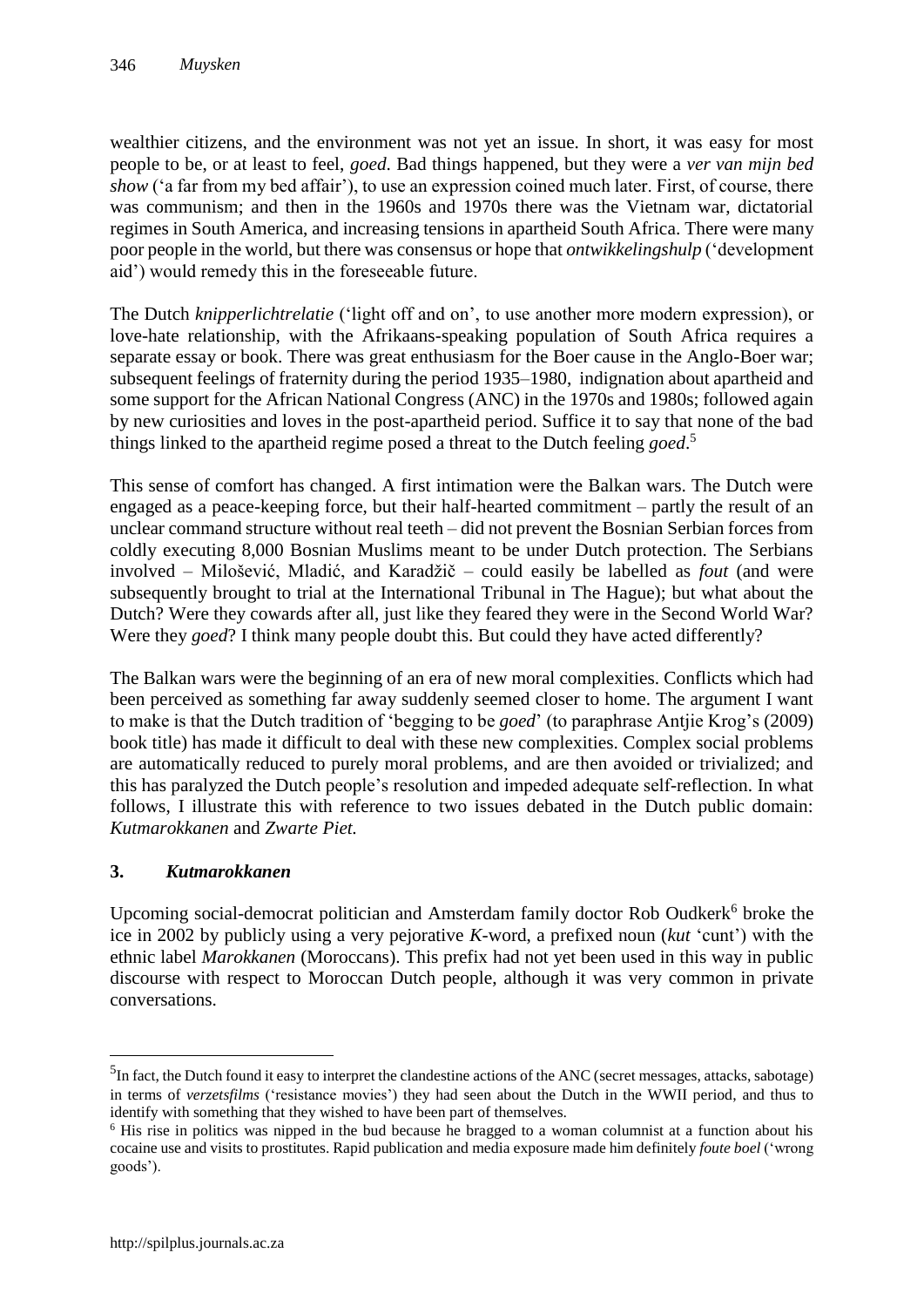It should be borne in mind that ethnic groups in the Netherlands are generally labelled using the national origin of their ancestors (a referential strategy in Reisigl and Wodak's framework, with immediate predicational implicatures):

*Molukkers* (came from Ambon and the surrounding islands in Indonesia around 1950) *Surinamers* (came from Suriname primarily in the period 1960–1975) *Antillianen* (came from Aruba and Curaçao, islands in the Antilles part of the Kingdom of the Netherlands, over the last 50 years) *Marokkanen* (came particularly from northern Morocco since 1970) *Turken* (came particularly from Anatolian Turkey since 1970)

No matter how many generations of an immigrant group have lived in the Netherlands (the most extreme case are the *Portugese Joden*, who had to flee Portugal in 1492 because of the Spanish Inquisition), they are labelled by their country of origin. This betrays a rather essentialist view of identity: it is viewed as something fixed in terms of the geographical origins of one's ancestry, no matter how long one has been away. However, these terms are justified in public discourse in terms of 'ease': "Of course we know that a *Marokkaan* does not literally live in Morocco, but to say *Marokkaanse Nederlander* ('Moroccan Dutchman') is deemed such a politically correct mouthful that it sounds stupid".

This use of bare ethnonyms goes together with the quasi-technical term *allochtonen*, used to refer to people with immigrant ancestry. This term means literally '[from] another earth', as opposed to *autochtonen* '[from] the same earth'. It started out as a bureaucratic term, and I think few people now realize how its continued use for *n*th-generation immigrants fixates people in their otherness (another predicational strategy). These terms are important because they also stress that the key properties of the people thus denoted are their roots in other lands and their non-Dutch cultures, rather than the circumstances in which they live in the Netherlands.

Yet another key term in Dutch discourse about immigrants is the opposition *wit*/*zwart*  ('white'/'black'). The general terms *wit* and *zwart* are applied not to people, but to schools and neighbourhoods. Thus, a classroom is *zwart* if, say, more than 20 or 30% of the pupils have an immigrant background. The terms have something to do with skin colour, but not very much, since migrant status (even from light-skinned countries such as Turkey) is the key here. These terms and their common use in any kind of register (including 'neutral' newspaper articles) highlight an invisible line drawn through the social fabric between two kinds of people.

While other groups are also a topic of discussion from time to time, in public discourse, a key target of public indignation are immigrants with a Moroccan background. The context in which they were referred to by the politician Oudkerk was their visibility in police statistics regarding street crime and neighbourhood disturbances. The standard image of *Marokkanen* involves groups of young males with short hair who cause a nuisance, act aggressively, and want to steal your wallet or smartphone.

There are endless theories regurgitated about the reasons for this supposed behaviour – anthropological, psychological, and social – which I cannot go into right now. There is also a growing discussion about how justified these stereotypes are, and about the role of the police in their interactions with these supposed criminals. Key elements in many discussions will be presented below.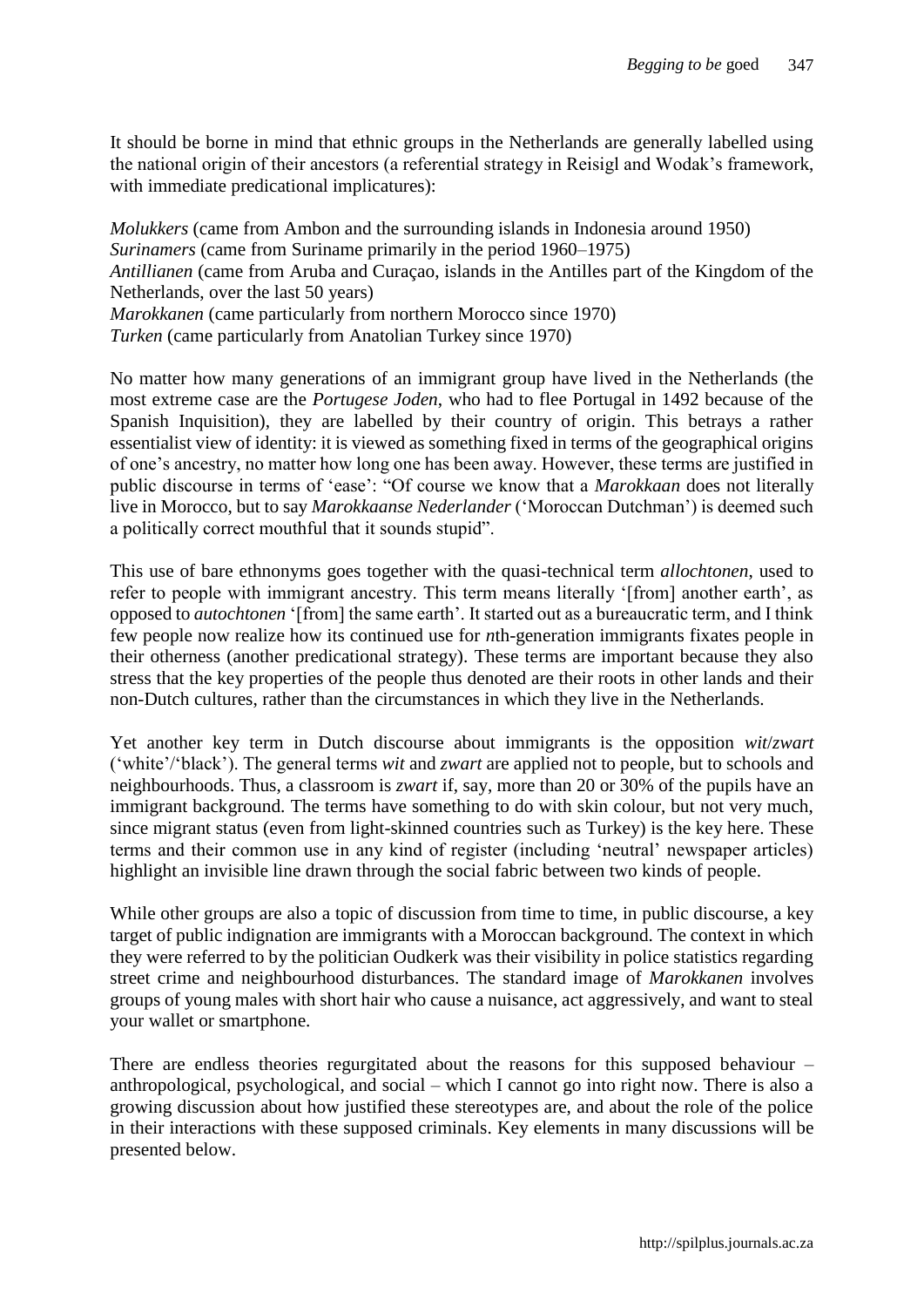Recently, another component has been added to these stereotypes. These *Marokkanen* do not only bother you in the street and want to steal your wallet: they also want to travel to Syria and join the Islamic State to commit atrocities. Thus, the debate about street criminality has become embedded in, linked to, and confused with a discussion about Islam in general.

What ties together the alleged criminal profile and the claims about terrorism is the profound wish for immigrants to not be distinguishable from non-immigrants, which is generally phrased in terms of "integration".

I try to list and discuss some of the key words used in the debate in terms of a number of actors, each with a different voice. In the schema, I have separated policymakers from politicians; but in practice, this turned out to be impossible. Policy and politics are too much intertwined.



**Figure 1:** *Kutmarokkanen*

# **Politicians/policymakers**

Of course, politicians differ in their terminology, but in the Netherlands, the political spectrum is mostly divided between a supposedly 'neutral' centrist position, and the right-wing, overtly xenophobic position voiced by politician Geert Wilders. The following terms appear in the debate: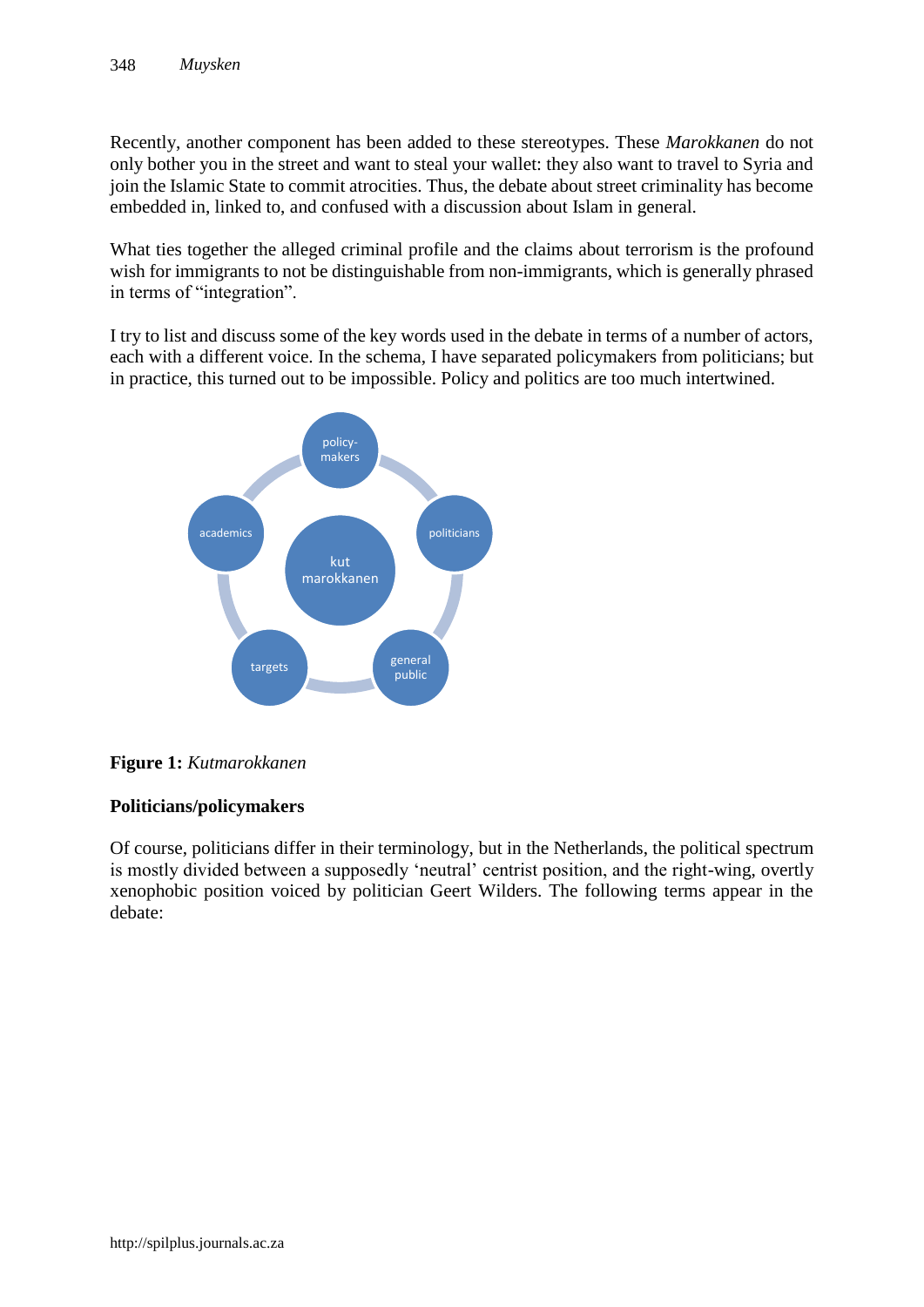| <b>Term</b>                     | Gloss                  | <b>Comments</b>                                 |
|---------------------------------|------------------------|-------------------------------------------------|
| Polarisatie <sup>7</sup>        | Polarization           | A major political concern is, of course, social |
|                                 |                        | harmony.                                        |
| Integratie <sup>8</sup>         | Integration            | Integration is taken to be assimilation in the  |
|                                 |                        | discourse: if only people with immigrant        |
|                                 |                        | backgrounds would just assimilate!              |
| Marokkanenprobleem <sup>9</sup> | Moroccan               | In xenophobic discourse, the focus is on        |
|                                 | problem                | 'honesty': just acknowledge that Moroccans      |
|                                 |                        | are a problem.                                  |
| Cultuur van haat <sup>10</sup>  | Culture of hatred      | Muslims are often identified with hatred:       |
|                                 |                        | 'they' hate 'us' (the West, non-Muslims).       |
| Minder Marokkanen <sup>11</sup> | <b>Fewer Moroccans</b> | Wilders' call for 'fewer Moroccans' in an       |
|                                 |                        | election night speech may well lead to his      |
|                                 |                        | conviction in the near future.                  |
| <i>Immigratie</i> <sup>12</sup> | Immigration            | Limiting immigration will also help 'those      |
|                                 |                        | who are already here' to assimilate more        |
|                                 |                        | rapidly. Further immigration only causes        |
|                                 |                        | more non-integration, which is <i>fout</i> .    |

#### **The general public and the media**

The discussion on this topic in Internet fora etc. is vast and cannot possibly be presented here. As in many other countries, social media function as a garbage belt for discriminatory statements. Below are some of the milder statements:

| <b>Term</b>                                 | <b>Gloss</b>          | <b>Comments</b>                                                                                                     |
|---------------------------------------------|-----------------------|---------------------------------------------------------------------------------------------------------------------|
| Minderheid <sup>13</sup>                    | Minority              | The term "minority" is neutral but implied here is that                                                             |
|                                             |                       | minorities should also be modest in their claims. They should<br>not determine what the tone of the debate must be. |
| Negatief <sup>14</sup><br>Slecht beeld $15$ | Negative<br>Bad image | Moroccans have a generally negative image.<br>Idem                                                                  |

 $\overline{a}$ 7 "Rutte noemde het een 'negatieve verklaring' die elke grond mist, die Nederlanders beoordeelt op basis van hun

godsdienst en die polariseert." (*RTL Nieuws* 18/10/2014) 8 "We zijn tegen polarisatie en voor integratie." (*RTL Nieuws* 18/10/2014); "Marokkanen kunnen beter integreren als we niet de deur openzetten voor nog meer immigratie." (*NU.nl* 14/05/2014)

<sup>9</sup> "Degene die dan nog zegt dat we geen Marokkanenprobleem hebben, die snapt er helemaal niks van." (*RTL Nieuws* 18/10/2014)

<sup>10</sup> "We hebben hier een cultuur van haat geïmporteerd." (*RTL Nieuws* 18/10/2014)

<sup>&</sup>lt;sup>11</sup> "Willen jullie meer of minder Marokkanen in jullie stad en in Nederland? Het antwoord van de zaal luidde: "Minder, minder, minder!"" (*NOS* 19/03/2014)

<sup>&</sup>lt;sup>12</sup> "Het beperken van de immigratie is ook goed voor de mensen die hier al zijn. Marokkanen kunnen beter integreren als we niet de deur openzetten voor nog meer immigratie." (*NU.nl* 14/05/2014)

<sup>&</sup>lt;sup>13</sup> "De grens van wat wel en wat niet gezegd kan worden over minderheden wordt niet bepaald door minderheden." (*NRC Handelsblad* 3/02/2015)

<sup>14</sup> "Als Marokkanen al in het nieuws komen, is het vaak op een negatieve manier." (*Trouw* 04/11/2002)

<sup>&</sup>lt;sup>15</sup> "Er is door de constante focus op de problemen die een klein gedeelte van de Marokkanen veroorzaakt, een heel slecht beeld ontstaan." (*Trouw* 04/11/2002)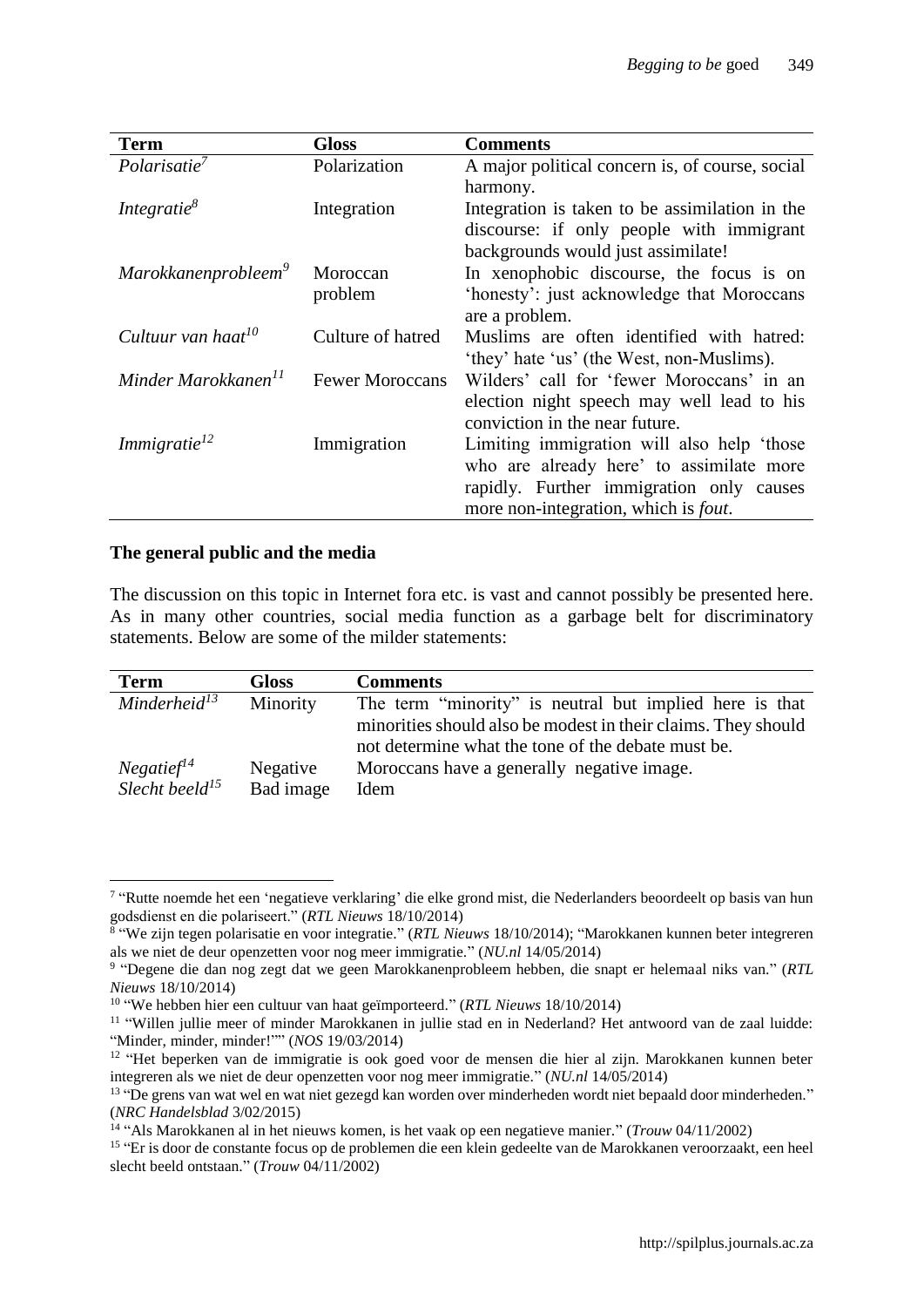| Allochtoon <sup>16</sup>    | Immigrant | The negative meaning arises here through reference to the      |
|-----------------------------|-----------|----------------------------------------------------------------|
|                             |           | title of a TV program about criminals who are identified as    |
|                             |           | sought by the police.                                          |
| $U$ itzetting <sup>17</sup> | Eviction  | Constant allusions to the idea that people of Moroccan         |
|                             |           | descent, Dutch citizen or no, should be sent back to their     |
|                             |           | <i>thuisland</i> 'home land', the term from the apartheid era. |

#### **Academics**

Academics have been most engaged in the debate about culture versus social circumstances to explain the behaviour of delinquents of Moroccan descent. Four kinds of circumstances are often alluded to.

| <b>Term</b>                    | <b>Gloss</b>    | <b>Comments</b>                                                |
|--------------------------------|-----------------|----------------------------------------------------------------|
| $Stractcutuur^{\overline{18}}$ | <b>Street</b>   | In academic discourse, there is often an allusion to a 'street |
|                                | culture         | culture' as a de-ethnicised umbrella term for modes of         |
|                                |                 | behaviour.                                                     |
| Networken <sup>19</sup>        | <b>Networks</b> | 'Negative peer networks' are called upon to explain            |
|                                |                 | delinquent behaviour.                                          |
| Uitsluiting <sup>20</sup>      | Exclusion       | Some researchers see a role for processes of exclusion and     |
|                                |                 | denigration to explain the behaviour involved.                 |
| Discours <sup>21</sup>         | Discourse       | Recent studies also point to the role that everyday narratives |
|                                |                 | play in shaping the behaviour of immigrant groups and the      |
|                                |                 | reactions to this behaviour.                                   |

#### **Targets of discrimination**

 $\overline{a}$ 

So far, the voices of the targets of discrimination within the Moroccan Dutch community have been relatively muted.

<sup>&</sup>lt;sup>16</sup> ""Allochtonen gezocht" op tv kan elke dag wel uitgezonden worden." (*Geenstijl* reaguursels 23/09/2012)

<sup>17</sup> "Die Marokkaanse tyfesgastjes [*sic*] oppakken, 5 jaar de cel in en de complete familie het land uitzetten." (*Geenstijl* reaguursels 23/09/2012)

<sup>&</sup>lt;sup>18</sup> About sociologist Iliass El Hadioui: "De straatcultuur is volgens hem de primaire bron van ellende. Hij benadert overlastgevend gedrag van Marokkaans-Nederlandse jongeren vanuit een meer sociologische invalshoek. In zijn analyse voert hij aan, dat juist de mismatch tussen de straatcultuur met de school- èn de thuiscultuur veel meer aanknopingspunten biedt om het overlastgevend gedrag te verklaren."

<sup>19</sup> Citing sociologist Frank van Tubergen: "Marokkanen zijn weliswaar oververtegenwoordigd in de criminaliteit, maar niet vanwege hun religie of cultuur, of omdat deze jongeren (of hun ouders) geboren zijn in Marokko. De oorzaak ligt in de lage sociaal-economische status, het hoge aantal broers en zussen, en de negatieve peer networks."

<sup>&</sup>lt;sup>20</sup> Citing street corner worker Saïd Bensallam: "Hij benadrukt hoe gevoelens van tweederangsburgerschap en uitsluiting in het onderwijs en op de arbeidsmarkt net zo van belang zijn in de bestrijding van "het probleem" als de harde aanpak van rotjochies die overlast en criminaliteit veroorzaken."

<sup>&</sup>lt;sup>21</sup> Citing Jacomijne Prins: "In dit onderzoek wordt gekeken hoe publieke en politieke discoursen hun uitwerking hebben op de manier waarop Marokkaanse-Nederlandse jongeren betekenis geven aan hun positie in de Nederlandse maatschappij. De nadruk ligt hierbij op de rol van verhalen."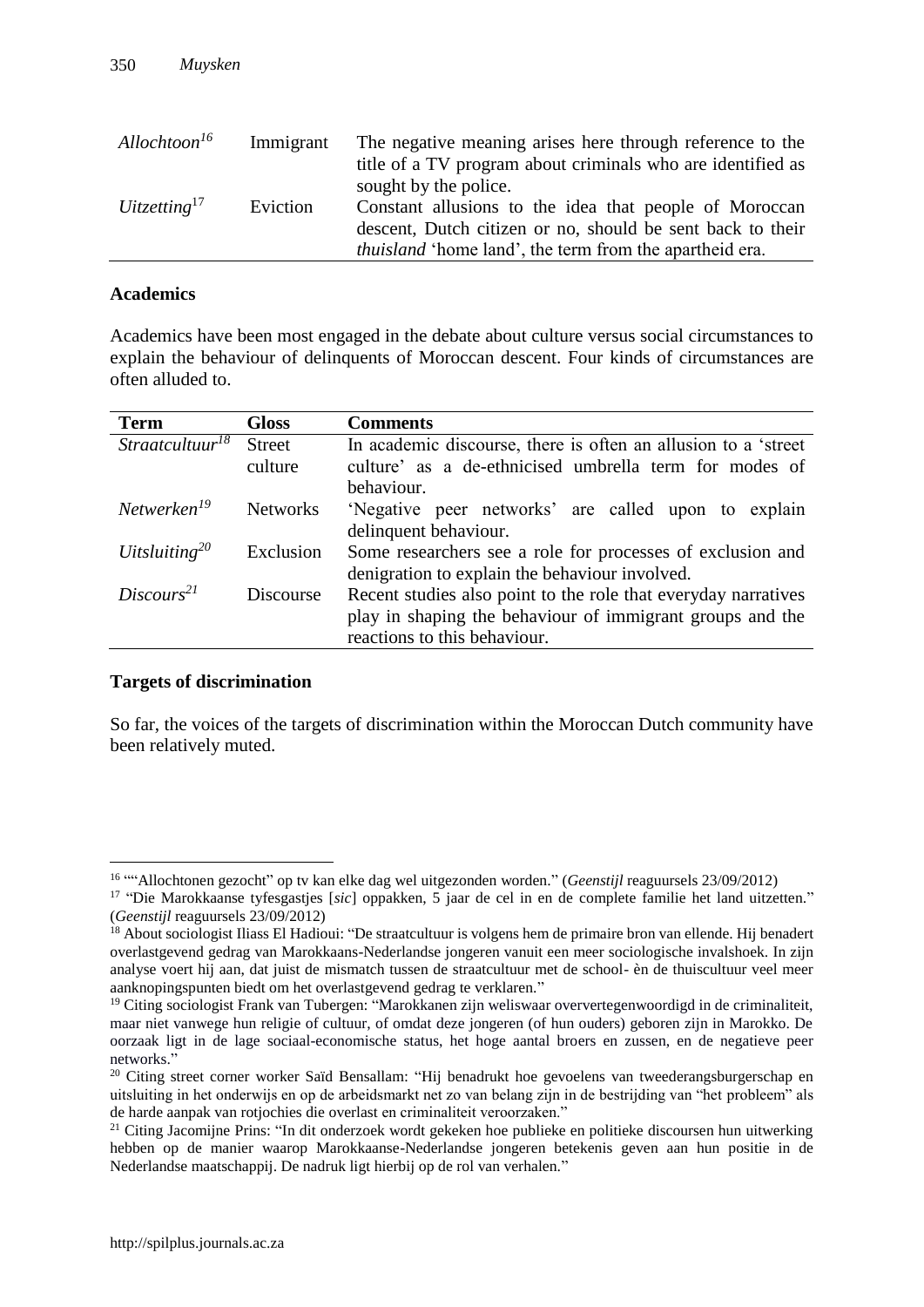| <b>Term</b>                       | <b>Gloss</b>   | Comments                                               |
|-----------------------------------|----------------|--------------------------------------------------------|
| Onveiligheid <sup>22</sup>        | Insecurity     | There is a widespread feeling of insecurity and fear,  |
|                                   |                | given the barrage of negative comments.                |
| $\frac{Angst^{23}}{Racisme^{24}}$ | Fear           | Idem                                                   |
|                                   | Racism         | In public protests, racism and discrimination are      |
|                                   |                | invoked, but these claims are widely contested in the  |
|                                   |                | public debate. Notice that the term is used on a forum |
|                                   |                | called the 'Allochtonia Republic'.                     |
| Discriminatie <sup>25</sup>       | Discrimination | Idem, and an appeal that discrimination can affect     |
|                                   |                | anyone: "We are all Moroccans".                        |

It may well be that the debate about young people of Moroccan descent will take a different turn in the coming years, although it is hard to predict which turn this will be. Since Oudkerk made his ill-fated public remark, the number of talented artists, musicians, actors, politicians, and entrepreneurs with Moroccan backgrounds has increased dramatically, and hopefully the debate about *kutmarokkanen* will soon be something of the past. However, the stridency with which this term has been used, and the broad social consensus about the essential justice of the characterization, call for reflection.

# **4.** *Zwarte Piet*

Quinsy Gario is a performance artist from the Caribbean island of Curaçao. In 2011, he initiated a protest at the annual parade where *Sinterklaas* (St. Nicholas) was arriving in full regalia, with a whole boatful of *Zwarte Piet* servants, in the ancient city of Dordrecht. Gario, who was wearing a T-shirt stating *Zwarte Piet is racisme*, was promptly arrested. Why were the authorities so sensitive?

St. Nicholas was bishop of Myra in southern Turkey, and he was safely buried there in 342 or 352 CE. He is revered as a *kindervriend* 'children's friend', and celebrations are held on his alleged birthday, December 6, in parts of north-western Europe, including the Netherlands. St. Nicholas (also known as *Sinterklaas*) comes with his white horse and visits all the homes, hospitals, schools, department stores, etc., and distributes presents to children, after sternly admonishing them to be *goed* or *zoet* 'sweet'.

For every Dutch child, there are two phases in growing up: the phase during which you 'believe in *Sinterklaas*' (*in Sinterklaas gelooft*), and the phase during which you are sadder but wiser, and know that this Saint on a white horse is a paid, dressed-up actor, volunteer, or uncle. Now that belief in the traditional God of the earlier period has become something of the minority only, secularized adults' wish for their children to believe in something is greater than ever. It

 $\overline{a}$ <sup>22</sup> "Zij signaleren 'een sterke groei van gevoelens van onveiligheid, onbehagen en angst' in hun gemeenschap." (*Geenstijl* nieuwsbericht 17/11/2014)

<sup>&</sup>lt;sup>23</sup> "Zij signaleren 'een sterke groei van gevoelens van onveiligheid, onbehagen en angst' in hun gemeenschap." (*Geenstijl* nieuwsbericht, 17/11/2014)

<sup>24</sup> ""Wij zijn allemaal Marokkanen!" Kom morgen demonstreren tegen racisme en discriminatie!" (*Republiek Allochtonië* 21/03/2015)

<sup>25</sup> ""Wij zijn allemaal Marokkanen!' Kom morgen demonstreren tegen racisme en discriminatie!" (*Republiek Allochtonië* 21/03/2015)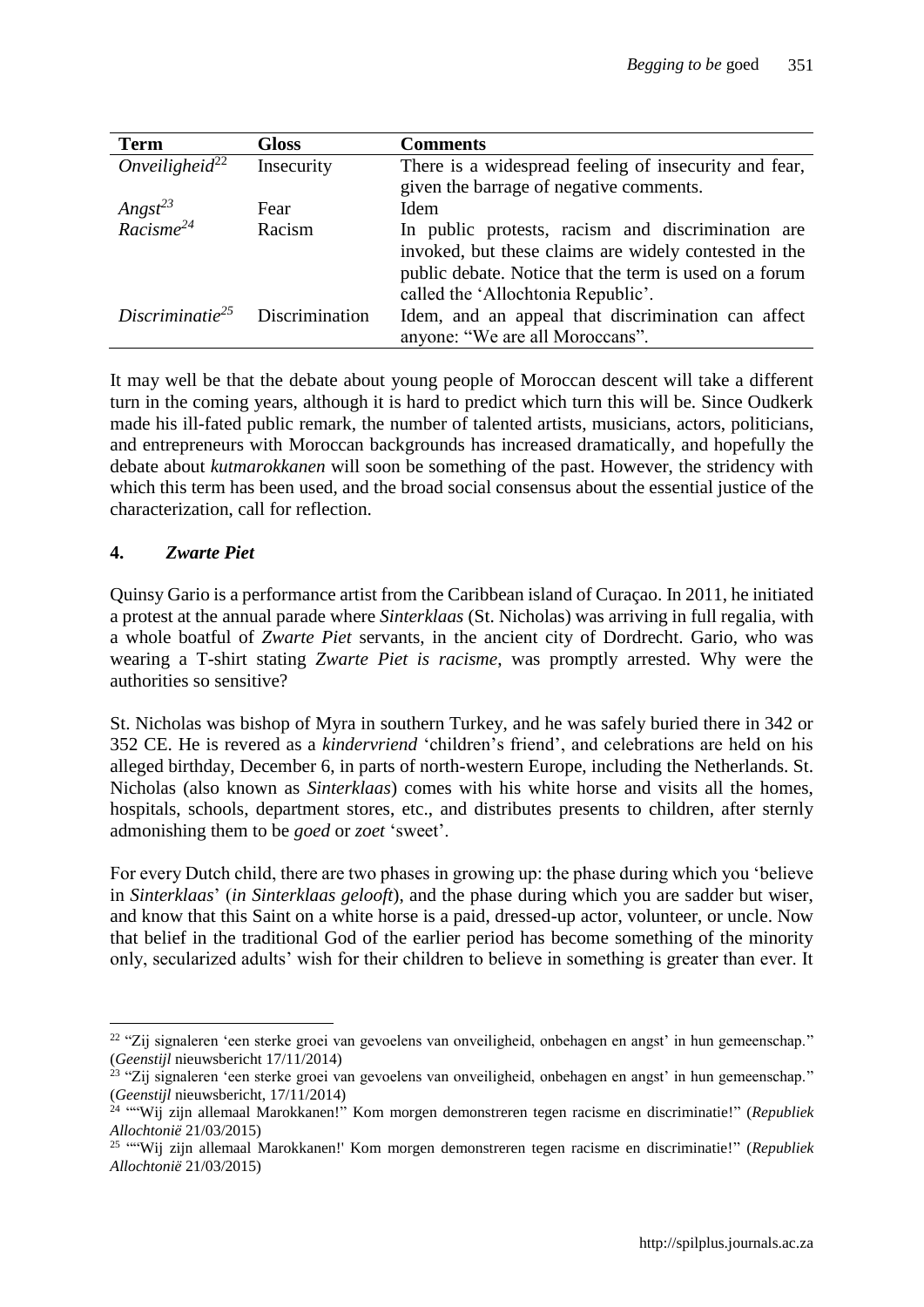is also interesting to see that children in families with an immigrant background also come to believe: being 'Dutch' also means having once believed in *Sinterklaas*.

Sometime in the early 19th century, during these celebrations, St. Nicholas (*Sinterklaas*) came to be accompanied by a servant (*knecht*) of African descent on his annual visits to Amsterdam patrician merchant homes. Recall that this was still the era of slavery (which was formally abolished in 1863), and some of the families visited by *Sinterklaas* and his servant probably owned slaves in far-away Surinam. In any case, the iconography of the *knecht* (whose name gradually came to be settled on as *Zwarte Piet*) was that of an African child slave, a personage that had been common in the background of portraits of rich families in previous centuries. In fact, the person playing the role of *Zwarte Piet* was a blackfaced young person dressed up as a child slave. Currently, *Sinterklaas* and *Zwarte Piet* are almost inseparable in their public appearances.

Up until the moment of Gario's arrest, there had always been disbelief on the part of foreign visitors about this strange habit of blackfacing, and there had been mild protests from within the Caribbean-origin community in the Netherlands. However, since Gario's arrest, there has been a debate about this issue that grows and diminishes every year as December's *Sinterklaasavond* (the St. Nicholas holiday) approaches or recedes again. Again, I will discuss the different voices in the *Zwarte Piet* debate.

The vehemence of the debate has several causes, I think. First of all, it is assumed to be perilous for the debate to be carried on openly while new generations of children are meant to believe in *Sinterklaas* and *Zwarte Piet*, which, as stated, is something urgently wished for. Secondly, *Sinterklaas* has become an icon of Dutch national identity at a time when national identities are being threatened or at least questioned in a time of European unification and globalization.<sup>26</sup> *Sinterklaas* and *Zwarte Piet* are an integral part of a nationalist narrative. Again, different voices may be heard within the debate.



# **Figure 2:** *Zwarte Piet*

 $\overline{a}$ 

<sup>&</sup>lt;sup>26</sup> There is also resistance, for instance, against the mounting commercial pressure to introduce Santa Claus and the associated Christmas iconography. Store owners feel they can make more money at Christmas time than in early December, since in late December Christmas bonuses have been paid to people with salaries.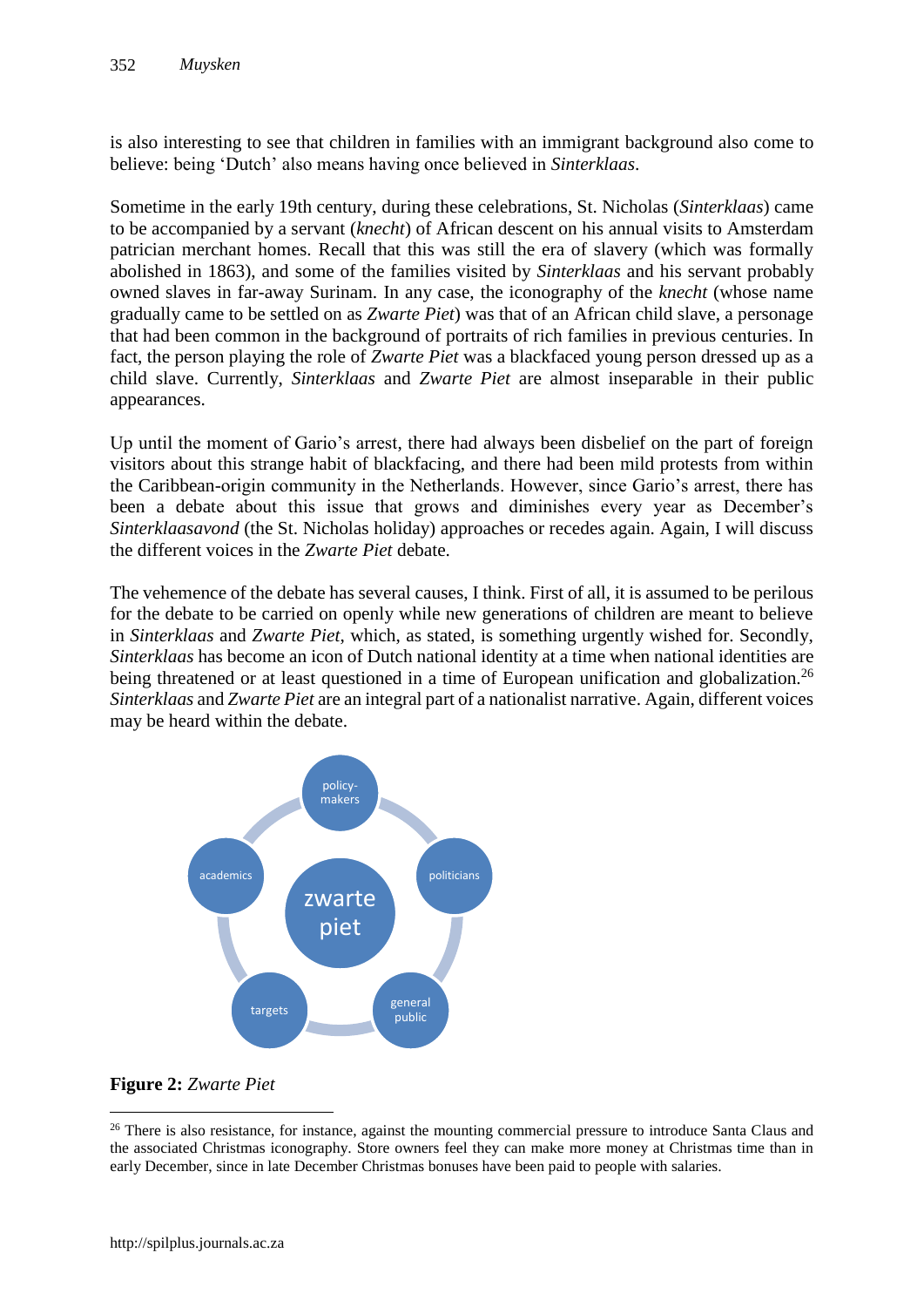# **Policymakers**

Policymakers originally tried to ease the debate, but with a view towards maintaining the tradition. Three main arguments for preserving the status quo were offered.

| <b>Term</b>                | Gloss               | <b>Comments</b>                                                            |
|----------------------------|---------------------|----------------------------------------------------------------------------|
| Traditie <sup>27</sup>     | Tradition           | The first reaction of policymakers is an appeal to                         |
|                            |                     | tradition. As the centre-right prime minister Mark Rutte                   |
|                            |                     | phrased it: Zwarte Piet is zwart ('Black Pete is black').                  |
|                            |                     | Traditions are claimed to be outside of the political                      |
|                            |                     | arena, something 'of the people'.                                          |
| Cultuur <sup>28</sup>      | Culture             | The second reaction is an appeal to the protection of<br>national culture. |
| Kind effects <sup>29</sup> | Children's festival | A third reaction is that it is something for children, and                 |
|                            |                     | hence not a political issue.                                               |

In trying to quash protests against *Zwarte Piet* (to protect children's tender souls from disillusionment), we see active attempts at censorship; trying to silence the anti-*Zwarte Piet* voices (see e.g. Anthonissen's (2008, 2009) discussion about censorship and self-censorship), and trying to remove a particular voice. Speaking generally, in the Netherlands, it is not voicelessness but rather a cacophony of too many voices that is the problem, but somehow the anti-*Zwarte Piet* protests struck a raw nerve. There is also some self-censorship: speaking out against the *Zwarte Piet* tradition has to be done with finesse (see below).

## **Politicians**

Soon after 2011 there was more political debate, and some parties went along with the intent of Quinsy Gario's protest. This led to a classical left-right split, although along cultural lines rather than traditional socio-economic lines.

| <b>Term</b>                                                           | <b>Gloss</b>          | <b>Comments</b>                                                         |
|-----------------------------------------------------------------------|-----------------------|-------------------------------------------------------------------------|
| $A$ chterhaald $30$                                                   | Outdated              | Tradition yes, but it is outdated in our modern<br>multiethnic society. |
| $Racisme^{31}$                                                        | Racism                | Yes, there is racism here.                                              |
| <i>Terugkeer naar de</i> Return to slavery<br>slavernij <sup>32</sup> |                       | Sometimes the debate is framed in terms of a<br>return to slavery.      |
| Negatieve<br>stereotypering <sup>33</sup>                             | Negative stereotyping | Human right groups talk about negative<br>stereotyping.                 |

 $\overline{a}$ <sup>27</sup> "Van bovenaf opleggen hoe tradities gevierd moeten worden past bij een dictatoriaal regime en niet bij een vrije samenleving." (*AD* 15/9/2014)

<sup>28</sup> "De wet is bedoeld om "onze cultuur te beschermen"." (*AD* 15/9/2014)

<sup>29</sup> "Het is een kinderfeest. Dit heeft niets met racisme te maken." (*AD* 15/9/2014)

<sup>30</sup> "De traditie is achterhaald." (*NRC* 14/5/2014)

<sup>31</sup> "De figuur van Zwarte Piet is een uiting van racisme die bestreden moet worden via het onderwijs." (*NRC* 14/5/2014)

<sup>32</sup> "Ze zei dat het Sinterklaasfeest neerkomt op een "terugkeer van de slavernij"." (*NRC* 14/5/2014)

<sup>&</sup>lt;sup>33</sup> "Donderdag oordeelde de bestuursrechter in Amsterdam dat Zwarte Piet "een negatieve stereotypering is van zwarte mensen"." (*NRC* 14/5/2014)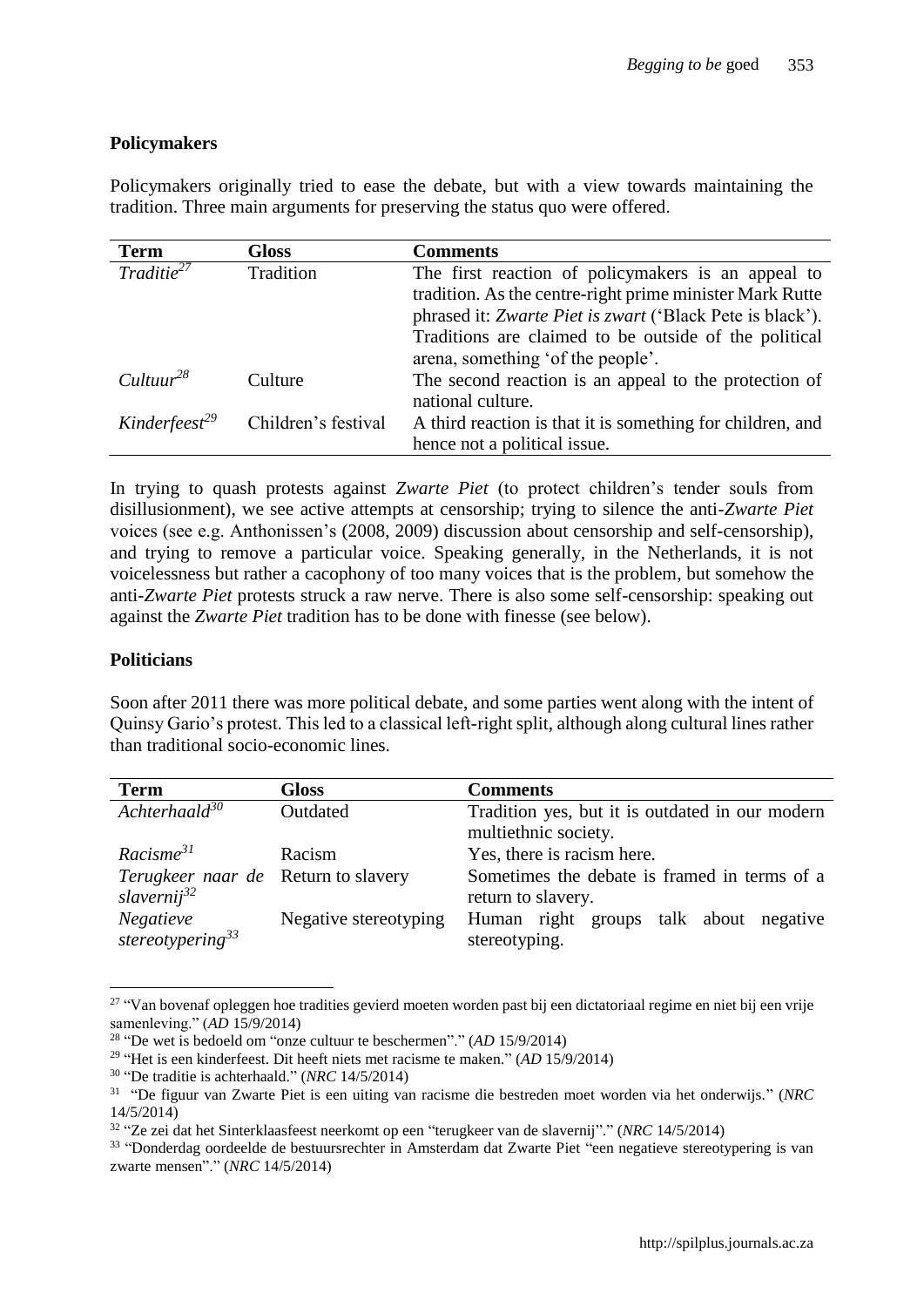| Sociaal probleem <sup>34</sup> Social issue           |                        | However, it is argued to be a social issue, rather<br>than a political one (says the leader of the left-<br>wing Socialist Party), and hence something<br>politics and the legal system should stay out of. |
|-------------------------------------------------------|------------------------|-------------------------------------------------------------------------------------------------------------------------------------------------------------------------------------------------------------|
| Sinterklaas niet<br>statisch <sup>35</sup>            | Sinterklaas not static | Reformists have an agenda of gradually<br>transforming Sinterklaasavond 'St. Nicholas'<br>Eve' with a different kind of <i>Piet</i> , either<br>rainbow-colored or otherwise distinguished.                 |
| Zwarte Piet<br>racistisch noemen<br>gaat te ver. $36$ | .                      | Calling Zwarte Piet Some social democrats want to bring the<br>racist goes too far, but different parties in this debate together.                                                                          |

## **Academics**

Academics have largely stayed away from this debate, particularly because it is thought of as sensitive. There has been a bit of work on the history of *Zwarte Piet* and earlier folkloric traditions.

| <b>Term</b>                              | <b>Gloss</b>                                                                                      | <b>Comments</b>                                                                                                                                                                                               |
|------------------------------------------|---------------------------------------------------------------------------------------------------|---------------------------------------------------------------------------------------------------------------------------------------------------------------------------------------------------------------|
| Clash tussen groepen $37$                | Clash between groups                                                                              | Trying to sociologise the debate as<br>a culture clash.                                                                                                                                                       |
| Verandering (van traditie) <sup>38</sup> | Change (of tradition)                                                                             | Advocates attempt to contribute to<br>a gradual transition to a Zwarte<br><i>Piet-less Sinterklaas celebration.</i>                                                                                           |
| Niet genoeg meeveranderd <sup>39</sup>   | Zwarte Piet's appearance<br>hasn't changed enough to<br>keep up with other social<br>developments | Recognition of the links with<br>earlier stereotypes from the period<br>of slavery, but suggesting that this<br>is just superficial; a kind of<br>mitigating strategy in Reisigl and<br>Wodak (2001)'s terms. |

## **General public**

 $\overline{a}$ 

It is on social media and in discussions in the general public that the strongest debate about the presumed racism of *Zwarte Piet* is found. This has resulted in furious reactions directed at

<sup>34</sup> "Het is van de samenleving en niet van de overheid"; "Ook SP-fractieleider Emile Roemer vindt dat het aan de mensen is en niet aan de politiek" (*AD* 15/9/14); "[M]aar dat dit een zaak voor de samenleving is." (*NU.nl* 4/7/2014)

<sup>35</sup> "Net als Rutte benadrukte Asscher dat "het sinterklaasfeest niet statisch is."" (*NRC* 14/5/2014)

<sup>&</sup>lt;sup>36</sup> "Asscher heeft begrip voor mensen die zich door de figuur van Zwarte Piet gekwetst voelen, maar vindt het "veel te ver gaan" om de knecht van Sinterklaas een racistisch verschijnsel te noemen." (*NRC* 14/5/2014)

<sup>&</sup>lt;sup>37</sup> "Dat de emoties over Zwarte Piet nu ineens zo hoog oplopen, komt doordat er een enorme culturele clash tussen 'de outsiders' en 'de insiders' is ontstaan." (*AD* 24/10/2013)

<sup>&</sup>lt;sup>38</sup> "En veranderingen in het gekoesterde sinterklaasfeest zijn best mogelijk, legt Douwe Wiegersma van Museum Catharijneconvent in Utrecht uit"; "Een levende traditie verandert dus wel, maar niet van het ene moment op het andere." (*AD* 24/10/2013)

<sup>39</sup> "Maar, vindt Magry, het uiterlijk van Zwarte Piet is ook onvoldoende meeveranderd met de maatschappij." (*AD* 24/10/2013)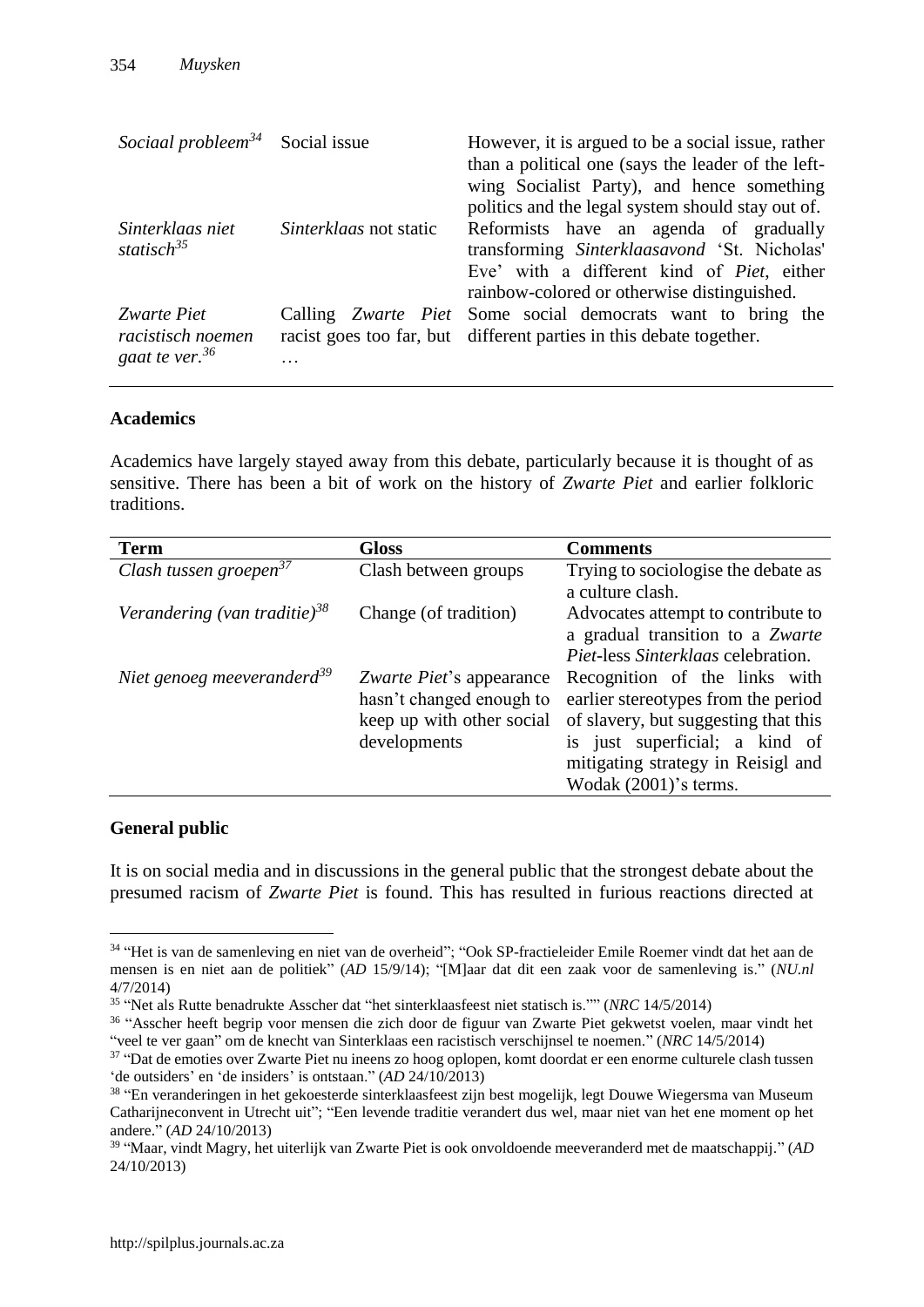Quinsy Gario himself, and in a website with over 340,000 signatures affirming that *Zwarte Piet moet blijven* '*Zwarte Piet* must stay'.

| Term                      | <b>Gloss</b>   | Comments                                                          |
|---------------------------|----------------|-------------------------------------------------------------------|
| $Graaipiet^{40}$          |                | No literal translation possible, but means something like         |
|                           |                | 'money-grubber', but with the <i>piet</i> part meant as a kind of |
|                           |                | joke. Zwarte Piet throws around sweets when he visits,            |
|                           |                | which children then grab and gather from the floor. Gario         |
|                           |                | once dared to ask for an artist's fee when asked to perform       |
|                           |                | at a cultural event.                                              |
| Kinderfeest <sup>41</sup> | Children's     | Again the argument that it involves children, and so it has       |
|                           | festival       | to remain outside the domain of public debate                     |
| Klootzak<br>van           | Asshole of the | The audience of a popular radio station elected Quinsy            |
| het Jaar <sup>42</sup>    | year           | Gario as the asshole of the year, with an overwhelming            |
|                           |                | number of votes.                                                  |
| Hitler <sup>43</sup>      |                | A newspaper links Gario to Mugabe and then to Hitler,             |
|                           |                | because Gario had said something positive about                   |
|                           |                | Mugabe's policies. Again, the typical way of ending a             |
|                           |                | debate in the Netherlands: returning to the ultimate fout         |
|                           |                | person.                                                           |

# **Targets**

 $\overline{a}$ 

I think what upset people was that the group complaining about *Zwarte Piet* used 'big words', and tried to situate this seemingly innocent local children's festival within a larger international context.

<sup>&</sup>lt;sup>40</sup> "Rog noemt Gario op Twitter een "graaipiet", omdat jongerenafdeling CDJA had gezegd dat Gario veel

geld vroeg om naar een debat over Zwarte Piet te komen." (*NOS* 19/11/2014)<br><sup>41</sup> "Want dit prachtige kinderfeest moet blijven en voor iedereen!" (Facebookpagina, Petitie)

<sup>&</sup>lt;sup>42</sup> "Quinsy Gario "Klootzak van het Jaar". Anti-zwartepietenactivist Quinsy Gario is door de luisteraars van 538 uitgeroepen tot Klootzak van het Jaar. Dat heeft dj Ruud de Wild bekendgemaakt. Er is massaal gestemd, meldt 538. In totaal zijn bij de radiozender meer dan 80.000 stemmen binnengekomen." (18/12/2014)

<sup>43</sup> Popular newspaper *De Telegraaf* heads "Anti-Zwarte Piet activist bewondert dictator" for Gario saying: 'Robert Mugabe's credit for his decolonialization and anti-apartheid fight must really overshadow what he's done since.' *De Telegraaf* headed the sub-section "Hitler", suggesting Hitler <> Mugabe <> Gario. "Anti-Zwarte Piet activist Quinsy Gario heeft bewondering voor de Zimbabwaanse dictator Robert Mugabe. Dat zei Gario op zijn Twitteraccount. Gario schrijft: "De eer voor de strijd van Robert Mugabe tegen dekolonisatie en apartheid zou datgene wat hij sindsdien heeft gedaan, moeten overschaduwen"." (30/1/2015)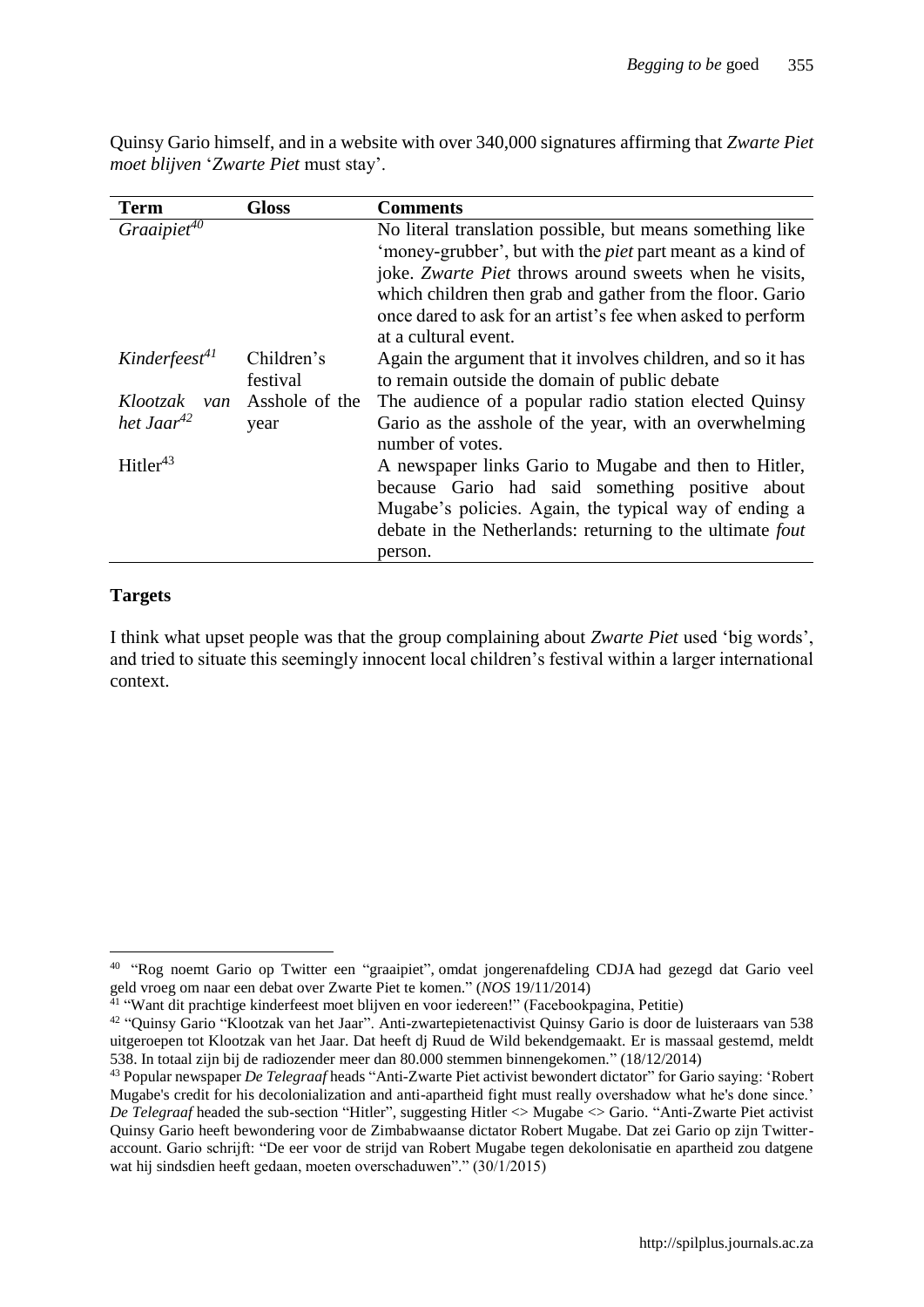| <b>Term</b>                         | <b>Gloss</b>   | <b>Comments</b>                                                                                                                                             |
|-------------------------------------|----------------|-------------------------------------------------------------------------------------------------------------------------------------------------------------|
| $\overline{R}a$ cisme <sup>44</sup> | Racism         | Comments are not needed here, I think.                                                                                                                      |
| Discriminatie <sup>45</sup>         | Discrimination |                                                                                                                                                             |
| Slavernij <sup>46</sup>             | Slavery        |                                                                                                                                                             |
| $Kolonialisme^{47}$                 | Colonialism    | Many protesters have a Caribbean background, and<br>view the relationship between the Netherlands and<br>their territories of ancestral origin as colonial. |
| Uitsluiting <sup>48</sup>           | Exclusion      |                                                                                                                                                             |

Dutch political debates tend to end in compromises, which feed into people's positive selfimage of being *goed*. <sup>49</sup> In all likelihood, *Zwarte Piet* will gradually disappear from the *Sinterklaas* tradition over the next few years and be replaced by another figure, as more and more people shift to a perspective in which this blackface servant is seen as discriminatory. However, it is striking that this has created such a stir, and that the very idea that a blackfaced *Zwarte Piet* could be racist was offensive to the 'good' self-image of the majority of the Dutch.

# **5. Discrimination**

 $\overline{a}$ 

I have illustrated two debates about possible discrimination in terms of the vocabulary used in these debates. This has been done against the background of the frame that, basically, the Dutch are *goed*, and hence do not discriminate, which allows for a sharp tone in public discourse.

As a researcher on multilingualism and language contact, I have always stressed, as have most of my colleagues, that contact between speakers is increasing, and hence multilingualism and contact-induced change is increasing too. In the multilingualism literature, this contact is viewed as positive: multilingualism research generally adopts what is now called a 'cosmopolitan' stance.

All over the world, however, nationalist or xenophobic positions are being increasingly adopted at the same time that sensitivity to racism is growing. This can be related to different factors.

<sup>&</sup>lt;sup>44</sup> "Zwarte Piet is Racisme campagne streeft naar een Sinterklaasfeest dat saamhorigheid viert, zonder racistische bijsmaak en zonder uitsluiting."; "Zolang de uiterlijkheden die refereren aan het Nederlandse verleden van slavernij en kolonialisme nog steeds bestaan en getolereerd worden, blijft Zwarte Piet racistisch en zal kritiek op de figuur blijven bestaan." (Facebookpagina, Zwarte Piet is Racisme)

<sup>&</sup>lt;sup>45</sup> "Door het instellen van hoger beroep tegen de uitspraak van de Amsterdamse bestuursrechter in de zaak Zwarte Piet en zijn voornemen om de negatieve stereotype van de zwarte knecht in vier jaar tijd af te bouwen, laat burgemeester Van der Laan zien dat hij zich niet bekommerd om het leed (veroorzaakt door racisme en discriminatie) van zwarte burgers in Amsterdam en in het rest van het land." (Facebookpagina, Zwarte Piet is Racisme)

<sup>&</sup>lt;sup>46</sup> "Zolang de uiterlijkheden die refereren aan het Nederlandse verleden van slavernij en kolonialisme nog steeds bestaan en getolereerd worden, blijft Zwarte Piet racistisch en zal kritiek op de figuur blijven bestaan." (Facebookpagina, Zwarte Piet is Racisme)

<sup>&</sup>lt;sup>47</sup> "Zolang de uiterlijkheden die refereren aan het Nederlandse verleden van slavernij en kolonialisme nog steeds bestaan en getolereerd worden, blijft Zwarte Piet racistisch en zal kritiek op de figuur blijven bestaan." (Facebookpagina, Zwarte Piet is Racisme)

<sup>&</sup>lt;sup>48</sup> "Zwarte Piet is Racisme campagne streeft naar een Sinterklaasfeest dat saamhorigheid viert, zonder racistische bijsmaak en zonder uitsluiting." (Facebookpagina, Zwarte Piet is Racisme)

<sup>&</sup>lt;sup>49</sup> Often these compromises are framed in terms of Dutch political culture as a 'polder' culture. The polders required compromises between the conflicting interests of different groups of inhabitants – farmers, fishermen, city folk – since otherwise they would be overrun by the sea.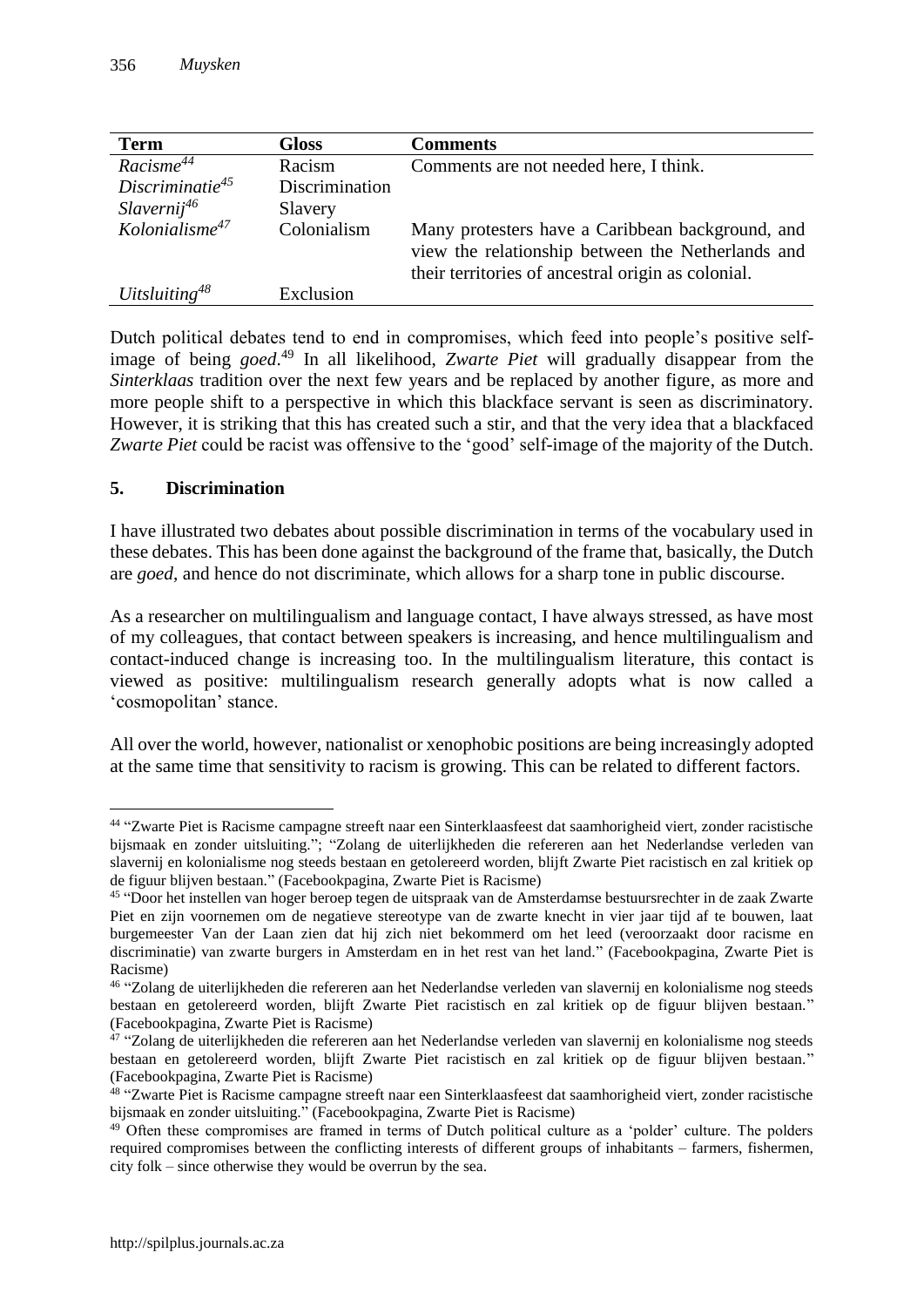One is how people generally react. It is hard to make strong claims about human nature, but it is probably fair to say that many people are automatically more comfortable with people close to and very similar to themselves than with people who are very different. In our modern world, we are increasingly confronted with people not very similar to us. A natural response is to withdraw into separate communities, and if that is not possible, to Live Together Apart (the opposite of Living Apart Together), as Bennis, Extra and Muysken (2002) tried to show in *Buurt in Beweging*. Proximity does not always lead to real interaction beyond the functional level; many modern cities harbour coexisting but rather separate communities.

In addition, we find that economic stress and the increasing deprivation of lower income groups in contemporary economies in both richer and poorer countries feed into xenophobia and discrimination. Again, the effects of this are seen worldwide, and are certainly not limited to the Netherlands or its neighbouring countries. These effects cannot explain everything on their own, however.

What is special about the Netherlands is the naïve arrogance that comes with the feeling of being *goed*, of moral superiority; an arrogance that has blinded many otherwise reasonable people to the fact that their voicing of the issues involved in discussions about ethnicity is very discriminatory. This is all the more striking, since many of these voices of discrimination are not accompanied by real economic hardship, as in some other countries where xenophobia rages and is strengthened by economic hardship, as in Greece since the Euro crisis and in some Eastern European countries that have difficulties adjusting to the EU market forces. Assuming oneself to be *goed* stands in the way of self-reflection and acts as a shield of moral invincibility.

## **References**

Anthonissen, C. 2008. The sounds of silence in the media: Censorship and self-censorship. In R. Wodak and V. Koller (eds.) *Handbook of applied linguistics* (vol. 3): *Language and communication in the public sphere*. Berlin: De Gruyter.

Anthonissen, C. 2009. Considering the violence of voicelessness: Censorship and selfcensorship related to the South African TRC process. In R. Wodak and G. Auer (eds.) *Justice and memory: Confronting traumatic pasts. An international comparison*. Vienna: Passagen Verlag.

Bakhtin, M.M. 1981. *The dialogic imagination: Four essays.* M. Holquist (ed.) Austin: University of Texas Press.

Bakhtin, M.M. 1994. *The Bakhtin reader*. P. Morris (ed.) Oxford: Oxford University Press.

Bennis, H., G. Extra and P. Muysken (eds.) 2002. *Een buurt in beweging. Talen en culturen in het Utrechtse Lombok en Transvaal*. Amsterdam: Aksant.

Bovenkerk, F. (ed.) 1978. *Omdat zij anders zijn: Patronen van rasdiscriminatie in Nederland*. Meppel: Boom.

Krog, A. 2009. *Begging to be black*. Cape Town: Random House.